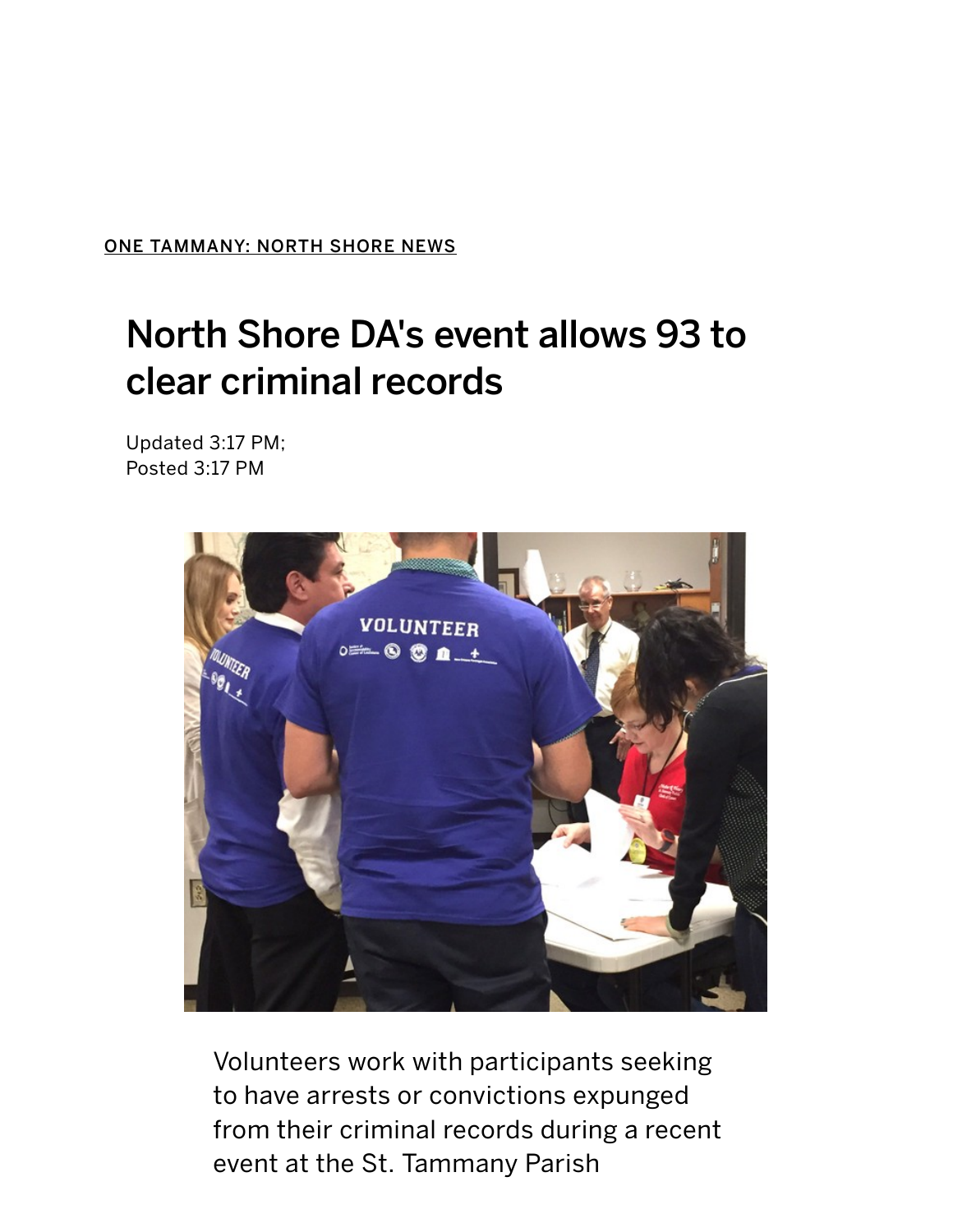Courthouse spearheaded by North Shore District Attorney Warren Montgomery's office. Nearly 100 people were able to clear their criminal records during the program. (22nd Judicial District Attorney')



By Bob Warren, bwarren@nola.com, NOLA.com | The Times‑Picayune

Almost 100 people had old arrests and convictions for relatively minor crimes cleared from their records recently under a new program implemented by North Shore District Attorney Warren Montgomery.

In many cases, Montgomery said, those criminal records are a hurdle keeping some people from obtaining a job.

The program, called Fresh Start, allowed some people with arrests and convictions for some crimes to have those offenses expunged from their records, Montgomery said in a recent news release.

Under the program, participants were pre‑screened to make sure they met the criteria and those who did gathered at the St. Tammany Justice Center last month to meet with Montgomery's staffers.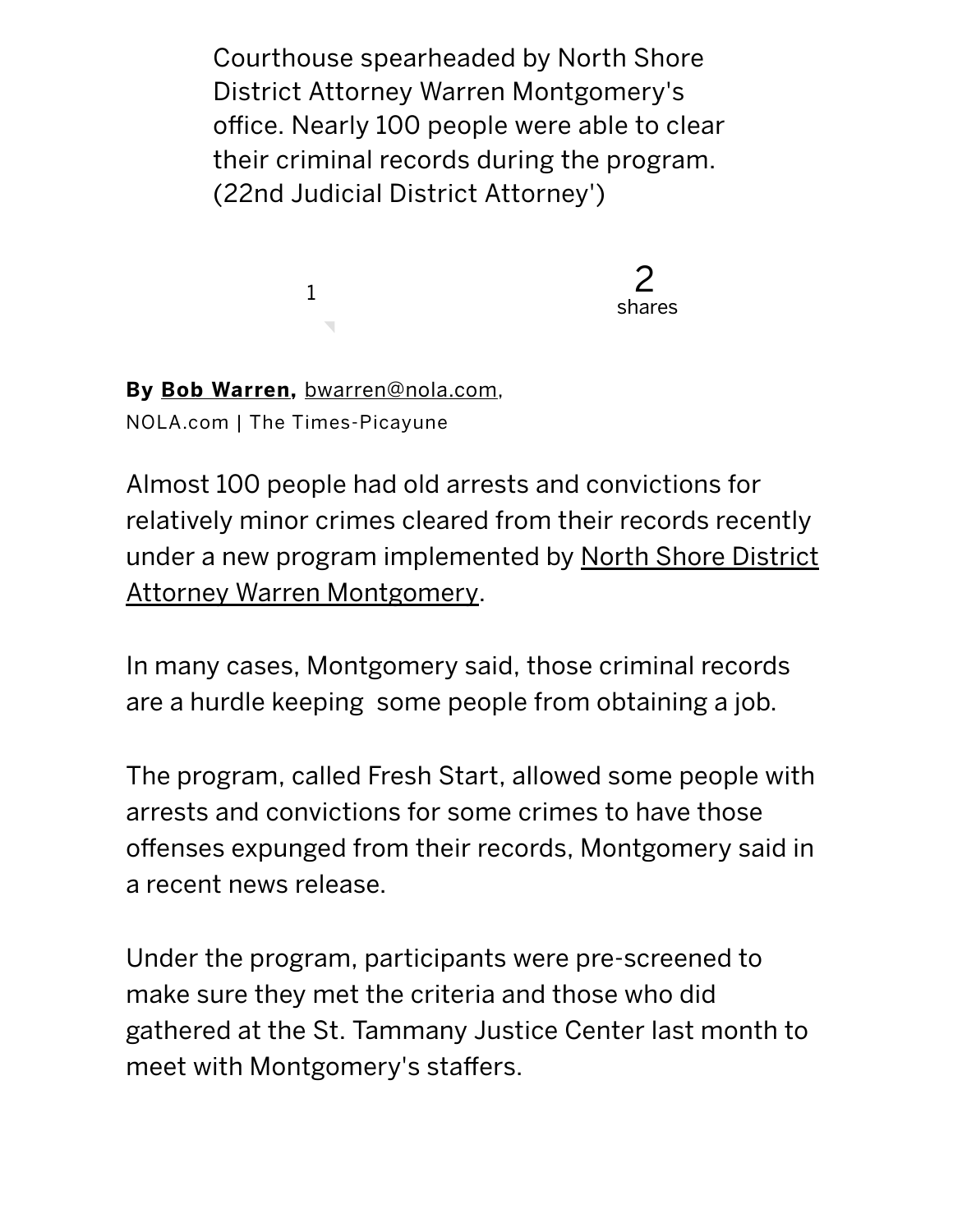The program expedited the process by bringing all the agencies involved into the same room, which sped the paperwork. It also reduced the fees from \$550 to \$100 for each case expunged.

"The program was a tremendous success,'' Montgomery said. "There were lots of smiles and even some tears, as participants realized what this will mean for their lives, a better job or a chance to advance on the job. In turn, their stability and productivity help to create a safer community for us all.''

Montgomery's office waived its usual fees and raised funds through the Northshore Community Foundation to help cover a portion of the other fees involved in the process.

Montgomery said in addition to his agency, the clerks of court in St. Tammany and Washington parishes, and the sheriff's offices in St.Tammany and Washington parishes all waived their fees.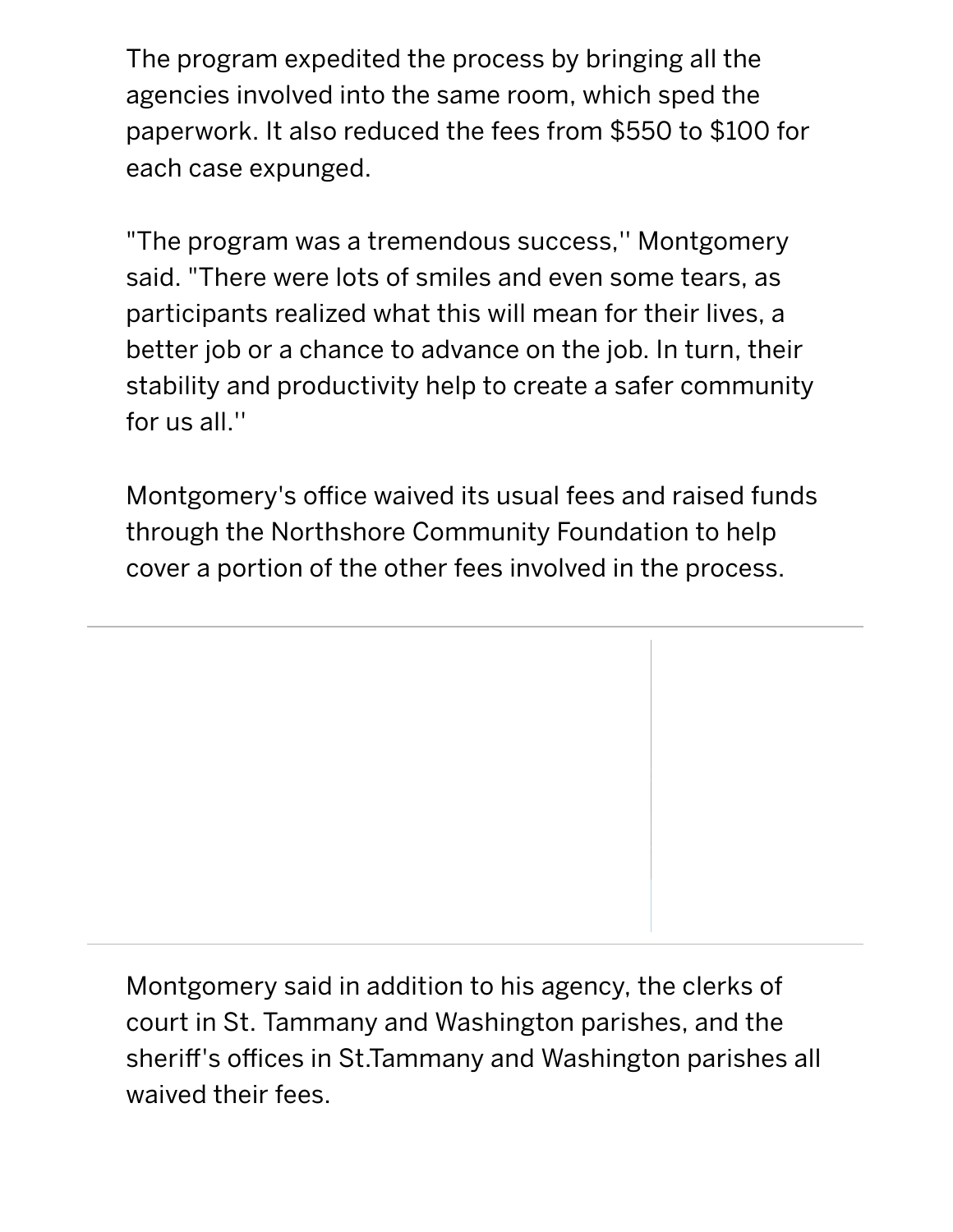During the event, the participants ‑ 93 men and women ‑ met with volunteer attorneys who walked the paperwork through several stations. The DA's office, the arresting agency and the Clerk of Court's office had been provided the names of the participants in advance so they could review them.

Three 22nd Judicial District judges ‑ William J. Burris, August J. Hand, and Reginald T. Badeaux III ‑ volunteered their time to sign the expunge orders.

Certain crimes are not eligible for expungement ‑ violent crimes, those involving minors, crimes involving manufacturing or selling drugs, possession of heroin, and any crime that requires a person to register as a sex offender.

Community donors included the Louisiana Bar Association, the Northshore Business Council, Church of the King, Most Holy Trinity Roman Catholic Church, Hayne Family Foundation, Buddy and Pat Hall and other individuals.

Also participating were the Justice & Accountability Center of Louisiana, Southeast Louisiana Legal Services, Louisiana United International, the NAACP of St. Tammany and the New Orleans Paralegal Association. Those groups helped screen more than 300 potential applicants, Montgomery said.